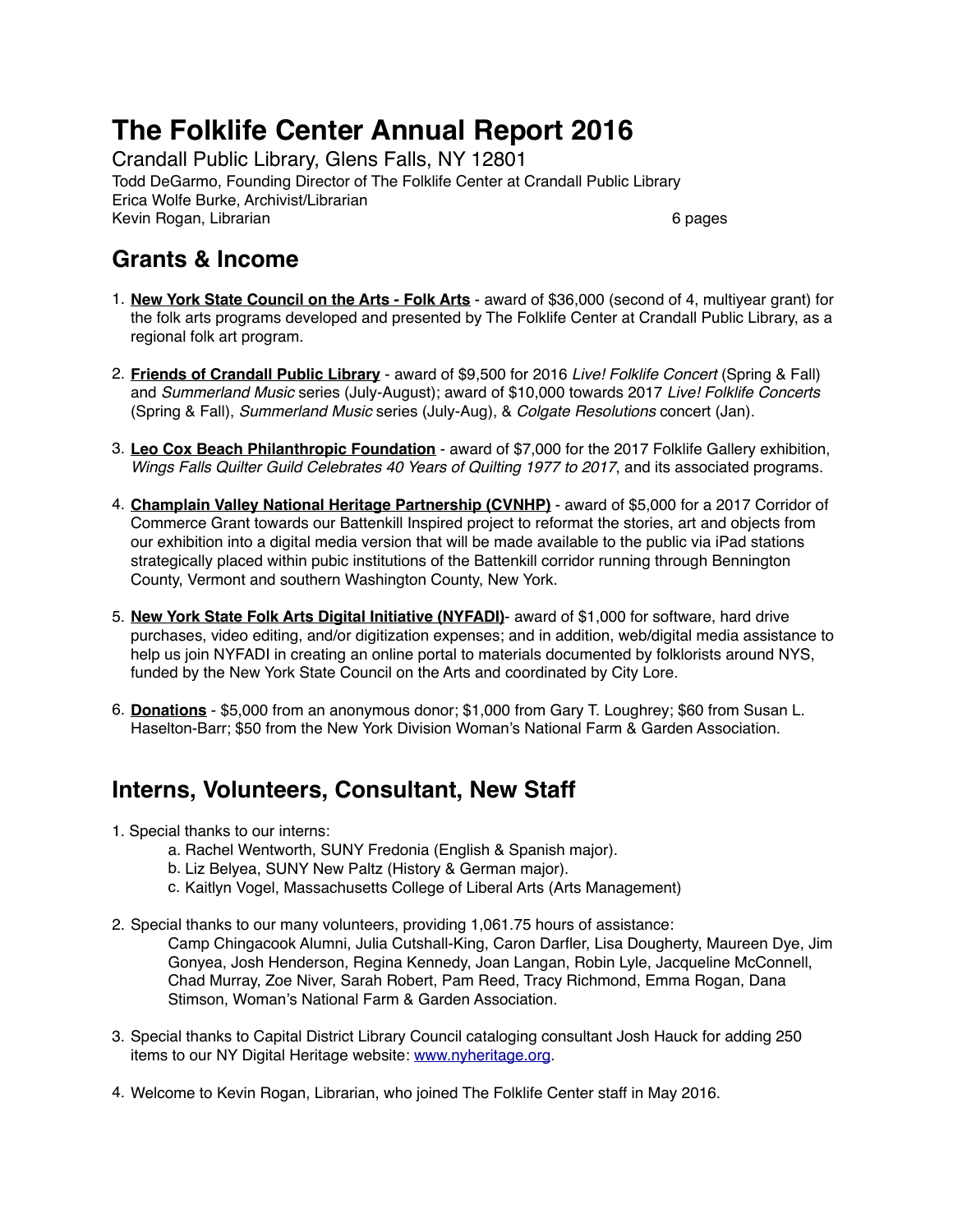### **Archives & Special Collections**

**1. Reading Room:** 2,562 patrons using 5,322 items

**a.** Open Monday-Friday 10-12, 1-4, Tuesday 5-8; Friends Book Sale Saturdays

#### **2. Collection Management**

- **a.** NYS Vital Record Indexes: updates from NYS Archives & Department of Health.
- **b.** Folk Music Libraries: ongoing digitization of albums for patron access at iTunes stations.
- **c.** Crandall Public Library Archives: additions.
- **d.** Csaplar Silver Bay Collection: ongoing item-level inventory into FileMaker Pro database.
- **e.** Camp Chingachook Archives: 5-year deposit being processed by CC alumni.
- **f.** Manuscript & Other Special Collections: new collections processed, inventories and described.
- **g.** Vertical Files (Glens Falls/Queensbury, Regional, Biographical): filing/preservation copying.
- **h.** Concerts, storytelling, etc videotaped, edited, stored, and uploaded to YouTube.

#### 3. **New Collections**

- a. Holden Reference Book Collection: 470 new titles on Polaris catalog.
- b. Special Titles & Other Publications
	- i. *Berkshire Genealogist* publications donated by Dorothy Joiner & Donna Leonard, Fort Edward.
	- ii. *Leaves Torn Asunder* (novel) by Glenn Pearsall (the canal boat in his story, Erika B. is named after our own Erica Burke!).
	- iii. Meg Stuart Sheet Music Collection.
	- iv. Judge John Austin's library, donated by son Jay Austin; duplicates to area historical societies.
- c. Manuscript Collections
	- i. Sarah Cleveland's folk music collection.
	- ii. Glens Falls Machine Works records donated by Carol Mullen.
	- iii. Wings Falls Quilters Guild archives additions.
	- iv. Blackburn calendar additions.
	- v. Diploma additions.
	- vi. Glens Falls High School 1920 photograph & 2 certificates donated by Chris Lanfear, Rochester, NY
	- vii. World War I scrapbook of Hudson Falls & Fort Edward veterans donated by Dorothy Joiner & Donna Leonard, Fort Edward, NY.
	- viii. James P. King's Vietnam letters home to his family donated by Maury Thompson.
	- ix. Wiawaka Center for Women archives donated by the Board of Directors.
	- x. Joseph Fowler Account Book 1875-1895, donated by Lillian B. Adamson, Lake George.
	- xi. LaPoint family scrapbook, photographs, genealogy, donated by A. Joseph LaPoint.
	- xii. Presbyterian Church of Putnam Minutes of Session, donated by Tim Reed, Gansevoort.
	- xiii. King Lake George Camp Guest Book, donated by Tim Reed, Gansevoort, NY.
	- xiv. Ethel Broomhall Holt scrapbooks, etc., donated by Joseph LaPoint, Hudson Falls, NY. xv. Red Wings Collection, donated by Estelle Simmons.
	- xvi. Open Door Vietnam Experience program files, donated by Sunny Buchman
	- xvii. Viele Pocket Diaries 1931-44
- d. Folk Art Collections
	- i. Wood-carved sculpture of a bald eagle by Allen Hill donated by Allen & Mae Hill, Moreau, NY.
	- ii. Wood-carved Quebecois bread oven and baker.
- e. Art & Objects Collections
	- i. Charles Evans Hughes Collection: various items donated by Maury Thompson, and otherwise acquired for the exhibition, *Charles Evans Hughes, A Native Son*.
	- ii. Beaded pillow souvenir from Saratoga Springs Indian Camp, purchase at tag sale.
	- iii. Rockwell House, pencil drawing by K. Fitzgerald 1986.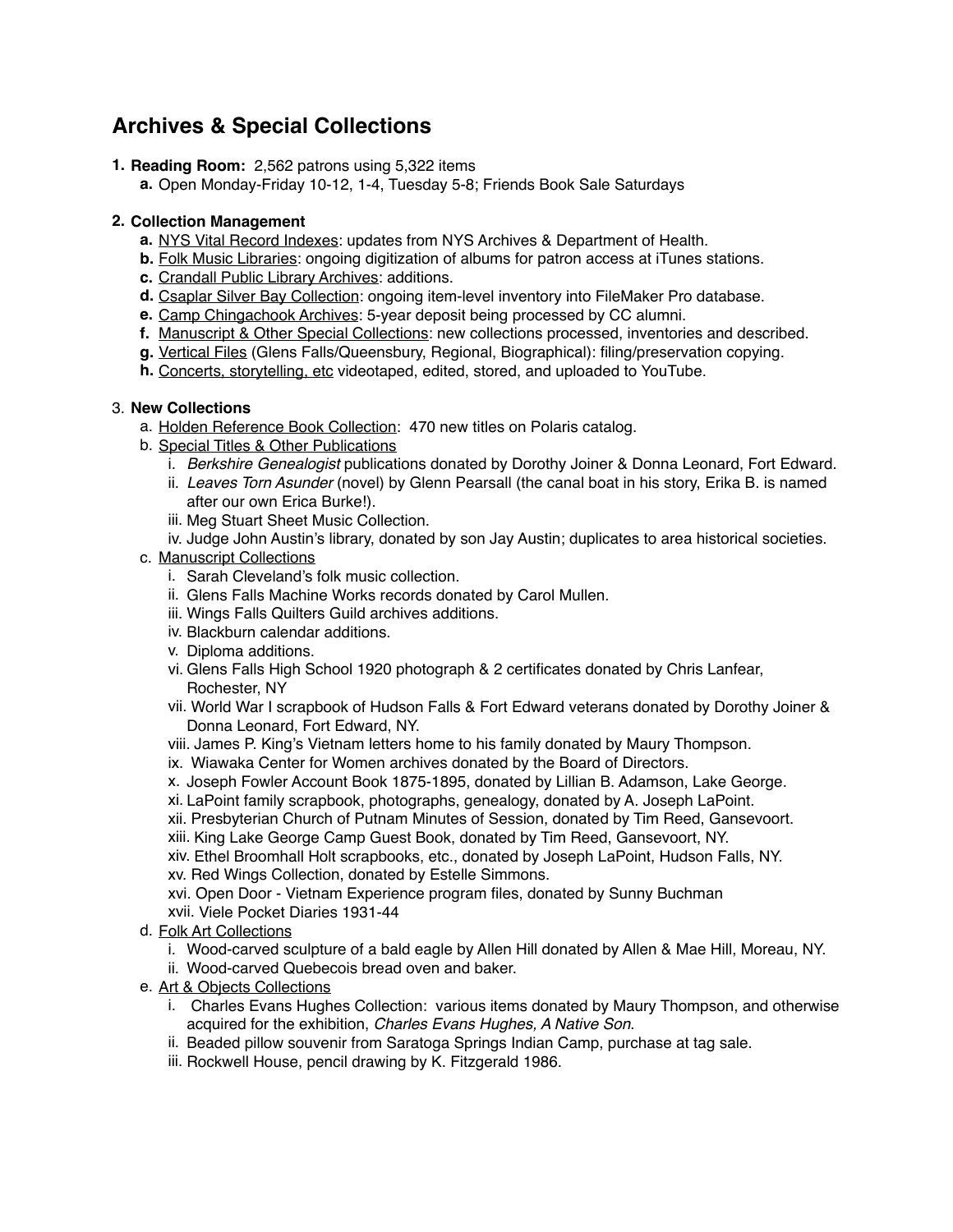# **Folklife Gallery**

- 1. **A Transitional Interpretation: American Roots Music by Five Photographers** an original Folklife Gallery exhibition on display September to December 31, 2015, and held over into January 2016. 1. Voices: Journal of New York Folklore Fall/Winter 2015 article about exhibition.
- 2. **The Dream of America: Separation & Sacrifice in the Lives of North Country Latino Immigrants** -an original Folklife Gallery exhibition on display February to August 31, 2015. Guest curated by Lisa Catalfamo, this exhibition of photographs and folk arts takes us from the milking parlors of surrounding counties to the cinderblock homes of Coyula, Guadalajara, Mexico, and back again. This straightforward perspective asks that we consider without bias or stereotype, the work being done, and the lives and sacrifices of the workers. Hard work and separation are underlying themes of these immigrants' lives.
	- 1. *All That is Left Behind*, an illustrated talk by Lisa Catalfamo and Betty Getty who visited Coyula, Mexico and the families of immigrants living and working in New York's North Country, Saturday February 26, 71 attendees.
	- 2. Post-Star article: A Look at American Dream" by Rhonda Triller, Arts/Life, Friday, Feb. 26, 2016.
	- 3. *Hidden in Our Midst*, an illustrated talk by Mary Jo Dudley, Saturday, March 12, 21 attendees.
	- 4. Queensbury 9th graders toured the exhibition, March 17, 106 attendees.
	- 5. *Las Marthas*, film shown by our Film Series, Tuesday, March 22, 2:30 & 6:30.
	- 6. *Hey! Jesus was a Migrant Too*, an illustrated talk by Dr. Ilze Earner, Hunter College, Saturday, April 9, 2pm, 32 attendees.
	- 7. *Immigrant America: They Steal Our Jobs?*, film and discussion with Roy Germano, NY University, Friday, April 15 at Hudson Falls High School, 300 attendees, and Saturday, April 16 at CPL, 33 attendees.
	- 8. *After I Pick the Fruit*, film hosted by the Library's Film Series, Tuesday, May 10, 2:30 & 6:30 pm.
	- 9. Local Panel Discussion, Wednesday, May 11, 7 pm, 40 attendees.
	- 10. Reception & lunch for participants, Thursday, August 18, 10:30 to 1 pm, 25 attendees.
	- 11. *Voices: Journal of New York Folklore*, features cover photo & photo essay of exhibition in its Summer/Fall 2016 issue.
- 3. **Charles Evans Hughes, A Native Son** -an original Folklife Gallery exhibition on display September 8 to December 31, 2016. Curated by Maury Thompson and Todd DeGarmo, this exhibition celebrates one of the most brilliant public officials of the 20th century: Governor of New York, Secretary of State, Chief Justice of the United States. It takes a look at the local connections of the man born in Glens Falls.
	- 1. Reception on Thursday, September 8, 4 to 7 pm with estimated 300 attendees.
	- 2. Tour by Sagamore Great Camp Road Scholars of FC & exhibit, October 4, 25 attendees.
	- 3. *The Revolt*, re-creation of 1916 play performed in Glens Falls, October 12, 80 attendees
	- 4. *Charles Evans Hughes Day* at the Hyde, October 15, 137 attendees.
	- 5. Tour by Sagamore Great Camp Road Scholars of FC & exhibit, October 18, 22 attendees.
	- 6. *Charles Evans Hughes as Secretary of State*, by Chris Whann, October 19, 20 attendees.
	- 7. Publicity with a number of newspaper features, stories and television broadcasts.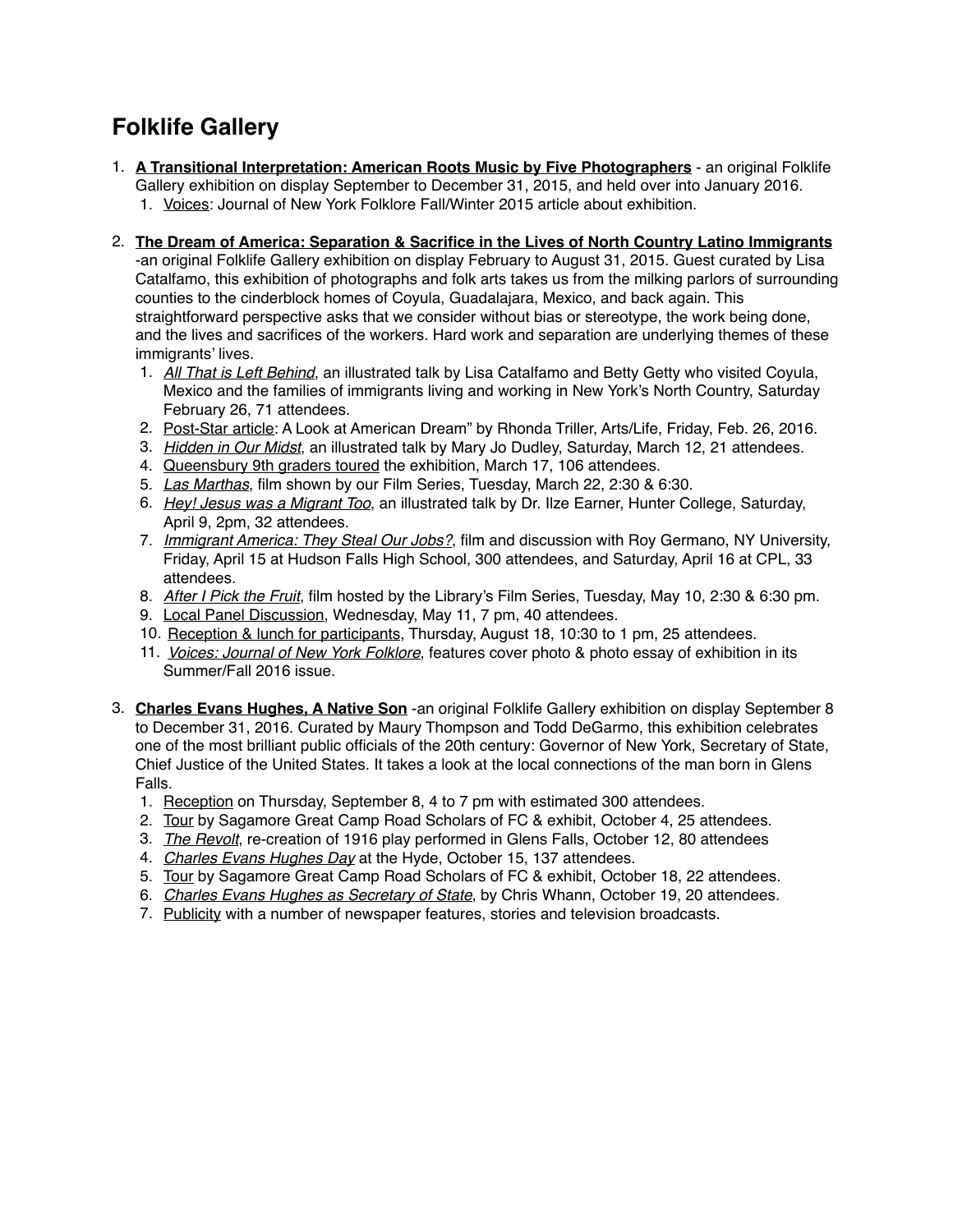### **Cultural Programs (music, storytelling, workshops, presentations)**

- **1. Winter Bluegrass Jam** -a musical series for pickers and listeners alike, begun December 2015, hosted by Alan Epstein, sponsored by the Folklife Center during the winter months at first on the first Thursdays(January, February 2016), and then on the third Thursdays (November, December 2016):
	- **a.** January 7, with an attendance of 27 musicians + 50 listeners.
	- **b.** February 4, with an attendance of 25 musicians + 60 listeners.
	- **c.** November 17, with an attendance of 24 musicians + 42 listeners.
	- **d.** December 15, with an attendance of 11 musicians + 30 listeners (on a wintery evening).
- 2. **Family History One-to-One** 3rd Wednesday of the month drop-in for personalized help offered by volunteer genealogist Lisa Dougherty in the Folklife Center's research room 10 to noon:
	- a. February 17, 9 attendees
	- b. March 16 11 attendees
	- c. April 20 11 attendees
	- d. May 18 9 attendees
	- e. June 15 8 attendees
	- f. July 20 4 attendees
	- g. August 17 7 attendees
	- h. September 21 2 attendees
	- i. October 19 3 attendees
	- j. November 16 1 attendee
	- k. December 21 2 attendees
- 3. **Live! Folklife Concert Series**, the Spring featured 9 live concerts, and the Fall 6 concerts, free to the public, thanks to funding from the Friends of Crandall Public Library (who also distribute our publicity bookmarks at their book sales) and the New York State Council on the Arts. All are on Thursdays 7 to 9 pm (doors open 6:30) in the Community Room with portable stage & sound system, digital video recorded for the archives with a song or 2 posted to our YouTube channel, *The Folklife Center at Crandall Public Library*:
	- a. March 10 Mike & Ruthy Band 165 attendees.
	- b. March 17 Cold Chocolate 150 attendees.
	- c. March 26 Tim O'Shea, Regina Delaney, & Friends 150 attendees.
	- d. April 7 The Lazy Suns 150 attendees.
	- e. April 14 Ozere 150 attendees.
	- f. April 21 Olivia Quillio 105 attendees.
	- g. May 5 Marc Berger- 136 attendees.
	- h. May 12 Ken & Brad Kolodner 140 attendees.
	- i. May 19 David Burgess 91 attendees.
	- j. September 8 Magpie 140 attendees.
	- k. September 15 Bombadils 136 attendees.
	- l. September 22 Barrule 145 attendees.
	- m. October 6 Calan 150 attendees.
	- n. October 13 Cricket Blue 100 attendees.
	- o. October 20 Sam Moss 80 attendees.
- 4. **Heritage Hunters History Faire**: Erica Wolfe Burke presentation, April 30, Schuylerville, 20 attendees.
- 5. **Association of Public Historians of New York State**: Region 5 meeting co-hosted by The Folklife Center, featuring a tour of the exhibition, The Dream of America and our Special Collections, Saturday May 14, 9:30 to 2 pm, 31 attendees.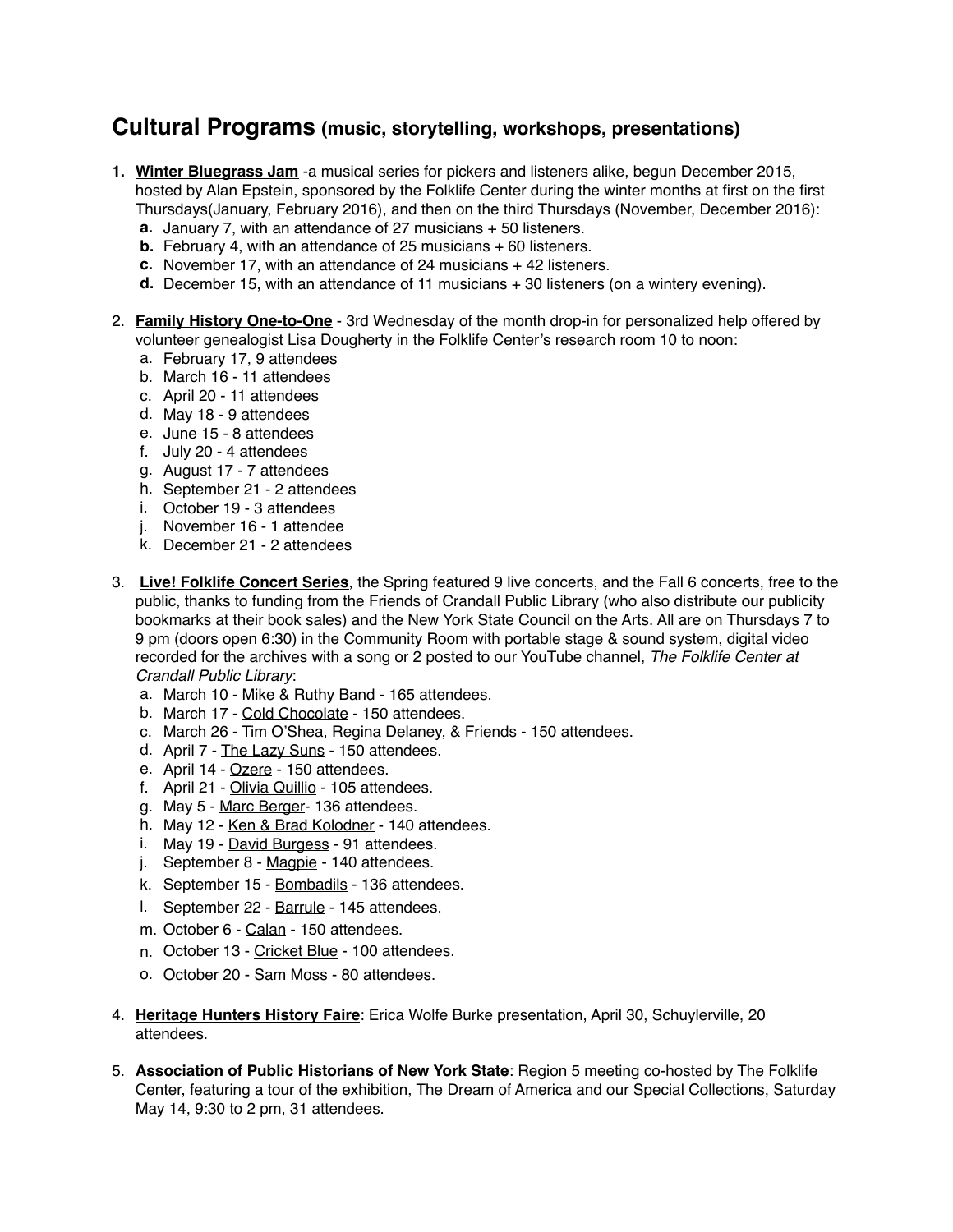- 6. *Adirondack Women, Woodblock Portraits by Cheryl Mirer*, exhibition loan to the Lake George Historical Society, May to December 2016.
- 7. **Summertime Music Society** the fifth year of a 3-part indoor chamber music series presented free to the public on Thursdays at 7 pm (doors open 6:30), curated by Summerland Music Society's Carol Minor and Christopher Bush, and presented in partnership with the Folklife Center, and funded in part by Friends of Crandall Public Library:
	- a. July 14: *Steamboat Bill, Jr.* (Cary Brown, piano)- silent film starring comedian Bustor Keaton with improvised piano accompaniment - 50 attendees.
	- b. July 15: *Tuney Loons* (Cary Brown, piano) vintage cartoons by Paul Terry with live piano accompaniment - 80 attendees.
	- c. July 28: *Ukraine's Rising Stars*, featuring musicians from the Sonyachne Kolo Music Festival, Kharkov, Ukraine (with a 3 camera recording session)- 106 attendees.
	- d. August 11: *Felix and Fanny: The Mendelssohns* (Anastasia Robinson, soprano; Charlie Powers, cello; Sergiy Dvornichenko, clarinet; Christopher Bush, basset horn; Carol Minor, piano; Francesca Tortorello, piano) - 110 attendees.
- **8. Academy of Life Long Learning**: Erica Wolfe Burke presented her research on the Champlain Canal and its workers on September 13 & 20, Saratoga Springs, 20 + 20 attendees.
- 9. **Meet the Author**: presentation and book signing by Bob Bayle with *An Adirondack Portfolio 1902-1935; The Hiking Stories and Photographs of Francis Bayle*, November 3, 7 pm, 61 attendees.
- 10. **TLC's** *Long Lost Family*: The Folklife Center was the site for a segment shoot in this TV documentary series, November 4.
- 11. **Do Tell: Learning to Perform Personal Stories**: a free 4- part workshop series led by storytellers/ educators Margaret French and Betty Cassidy. Participants met Mondays (November 14, 21, 28, December 5) 6:30 to 8:30 pm. Participants agree to attend all 4 sessions, perform their own story at the final session, receive a recording of the performed stories, and see the stories added to the Folklife Center's YouTube page. 23 signups/ 13 stories recorded.
- 12. **Understanding Archives: An Introduction to Archival Basics** a free workshop presented by DHSPNY (Documentary Heritage & Preservation Services for New York) and co-hosted by the Folklife Center, with tours of the Folklife Center, Thursday, November 17, 9:30 to 3:30, 50 attendees.
- 13. **A Christmas Carol**, one-man performance by master storyteller Jonathan Kruk, hosted by Kevin Rogan, Thursday, December 1, 7 pm, 90 attendees.
- 14. **Tours of FC** as requested: January, family (4); March 30, Indian Lake school (19); May 10, SUNY Adirondack (6); May 20, Granville 3rd graders (78); August 4, Queensbury 3rd graders (20); October 21, BOCES (11); November 30, Living Resources of Saratoga (9); December, SUNY Adirondack (6).
- 15. **YouTube: The Folklife Center at Crandall Public Library** with Kevin Rogan joining Folklife Center staff this May, we made a renewed effort to create and add digital content to our YouTube page (created back in September 2014) . By the end of 2016 we have a total of 163 videos, with 50 subscribers, and over 20,000 views. All videos are organized into playlists: Live! Folklife Concerts (80); Do Tell: Learning to Perform Personal Stories (48); Portraits: Documentary Shorts (15); Live! Storytelling (8); Folklife Gallery Exhibitions (5); Around the Library (4); Special Collections & Archives (2); Folklife After Hours (1). We also subscribe to 13 organizations with a similar mission of documenting the folklife of their regions.